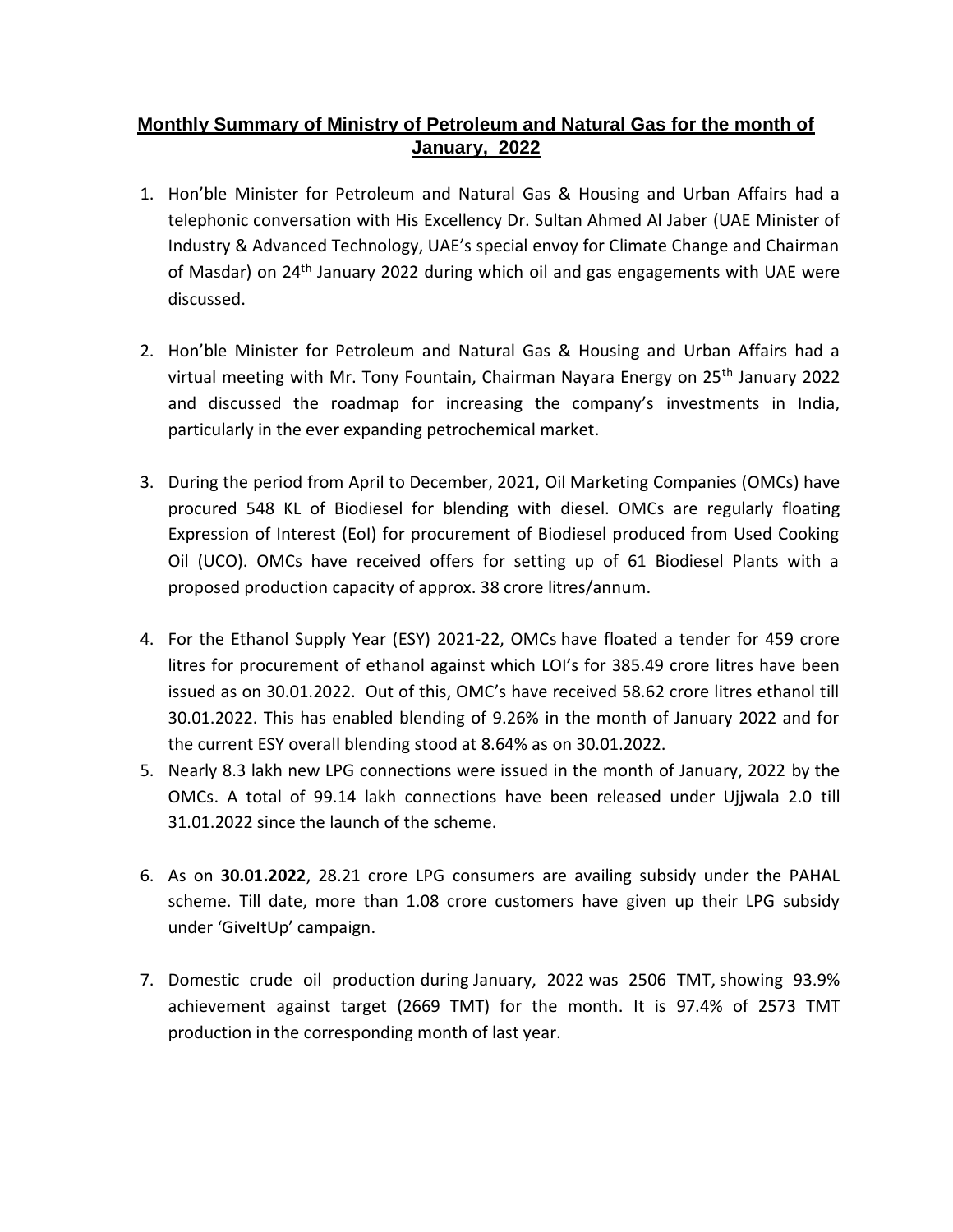- 8. Natural gas production during January, 2022 was 2852 MMSCM, showing 86.5% achievement over the target (3297 MMSCM) for the month and 111.8% achievement over the production (2551 MMSCM) of corresponding month of last year.
- 9. During January, 2022, the price of the Indian Basket of Crude oil varied between \$77.89 and \$89.41 per barrel. The average price this month was \$84.67 per barrel as compared to average price of \$73.30 per barrel in December, 2021.
- 10. Taking Refinery Gate Price (RGP) as reference, OMCs are expected to incur NIL 'Under Recovery' on sale of PDS Kerosene and subsidy (DBTL) amount of Rs. 89.34 crores on sale of domestic LPG during the month of January, 2022. The expected under recoveries/subsidy for the F.Y. 2021-22 in respect of PDS Kerosene and Domestic LPG (Under DBTL) is NIL and Rs. 1072 crores respectively. There is no subsidy to the consumers on subsidized domestic LPG (at Delhi market) as on  $1<sup>st</sup>$  January, 2022. There is NIL under recovery on PDS Kerosene as on  $1<sup>st</sup>$  January, 2022.
- 11. The number of LoIs issued and distributorships commissioned for LPG in the month of January, 2022 on Industry basis are 19 and 22 respectively.
- 12. As on 31.01.2022, total 27189 Retail Outlets have been solarised.
- 13. As on 31.12.2021, 3628 CNG filling Stations, 85.06 Lakh PNG Connections (Domestic), 33.79 thousand PNG Connections (Commercial) and 12.88 thousand PNG Connections (Industrial) were commissioned in the Country.
- 14. As on 31.01.2022, 3134 LoI have been issued under SATAT.
- 15. A roundtable on Indo-Brazil collaboration on Biofuels in the automobile sector was organized on 11th January 2022, under the aegis of the Ministry of Petroleum & Natural Gas (India) and the Ministry of Mines and Energy (Brazil).
- 16. Sea Water Desalination plant at MRPL has been commissioned on 30.12.2021 with capacity of 30 MLD (Million Litre per Day) expendable to 70 MLD. The project cost is 637 Crores. This will make MRPL free from dependence on the Nethravathi River for water requirements.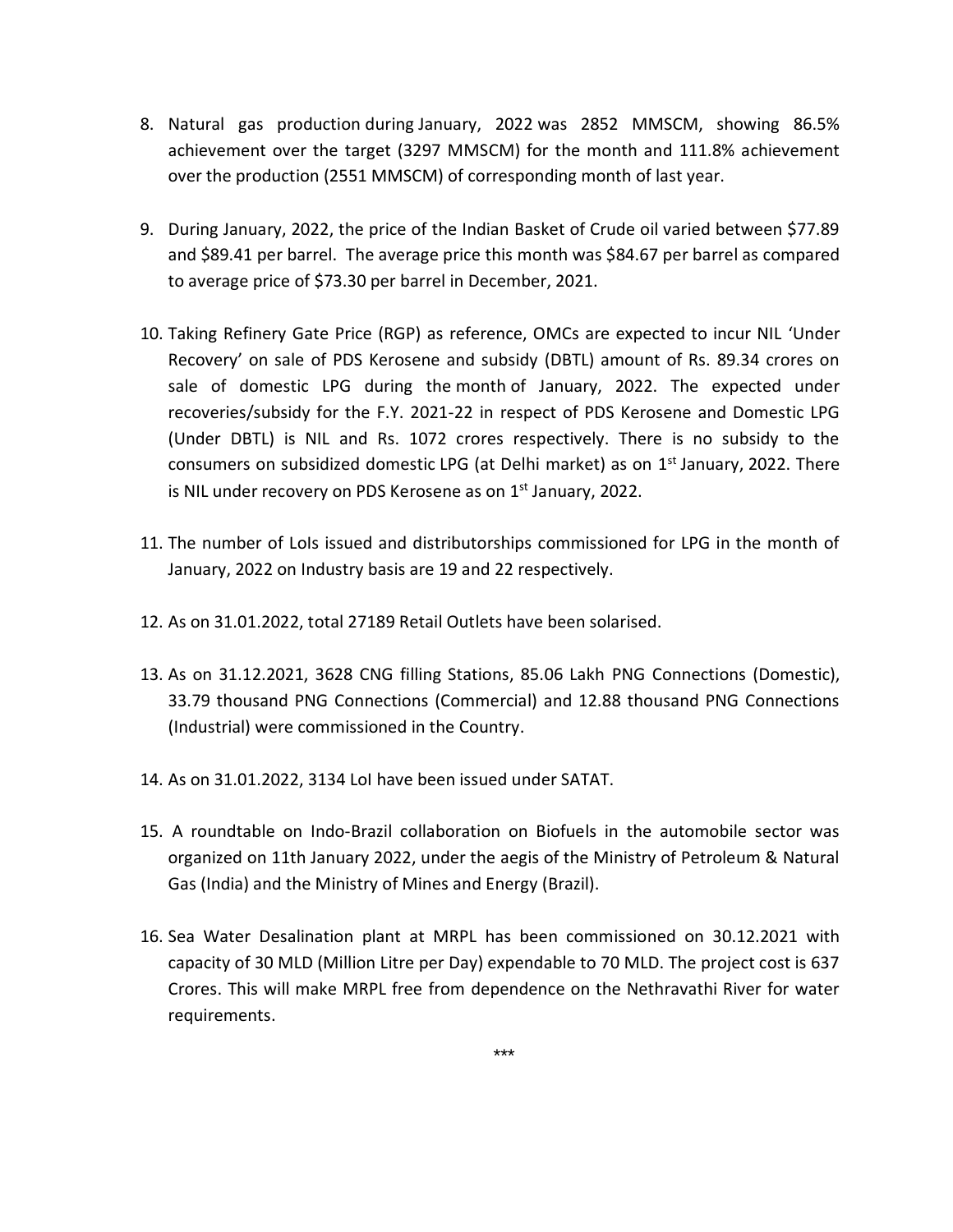

1. मममममम मममममममममम मम ममममममममम ममम मम ममममम मम मममम ममममम मममममम मम ममममममम ममम ममममम । मममम मम मममममम मम ममममम मममममममममममम मममममम, ममममममम ममम मममममम मम मममममम मममममममम मम ममम ममममम ममम मम मममम मम ममममममम) मम ममम मममममम 24 ममममम 2022 मम ममममममम मम मममममम मम मम मममममम मम ममममम मममम मम ममम ममम मम ममम ममममममम मम ममममम मम ममम

 $2.$  Handal and and an and an and an and an and an and an and  $\pi$ ममममम मममममम मम मममममम 25 ममममम 2022 मम मममम मममम ममममममम, ममममममम ममममम मममममम मम ममम मम ममममममम मममम मम मममम मममम ममम ममममम ममम मम ममममममममम ममम मम ममम ममम मममममममममममम ममममम ममममम मम ममममम मम मममममम मम ममम मममममम मम ममममम मम म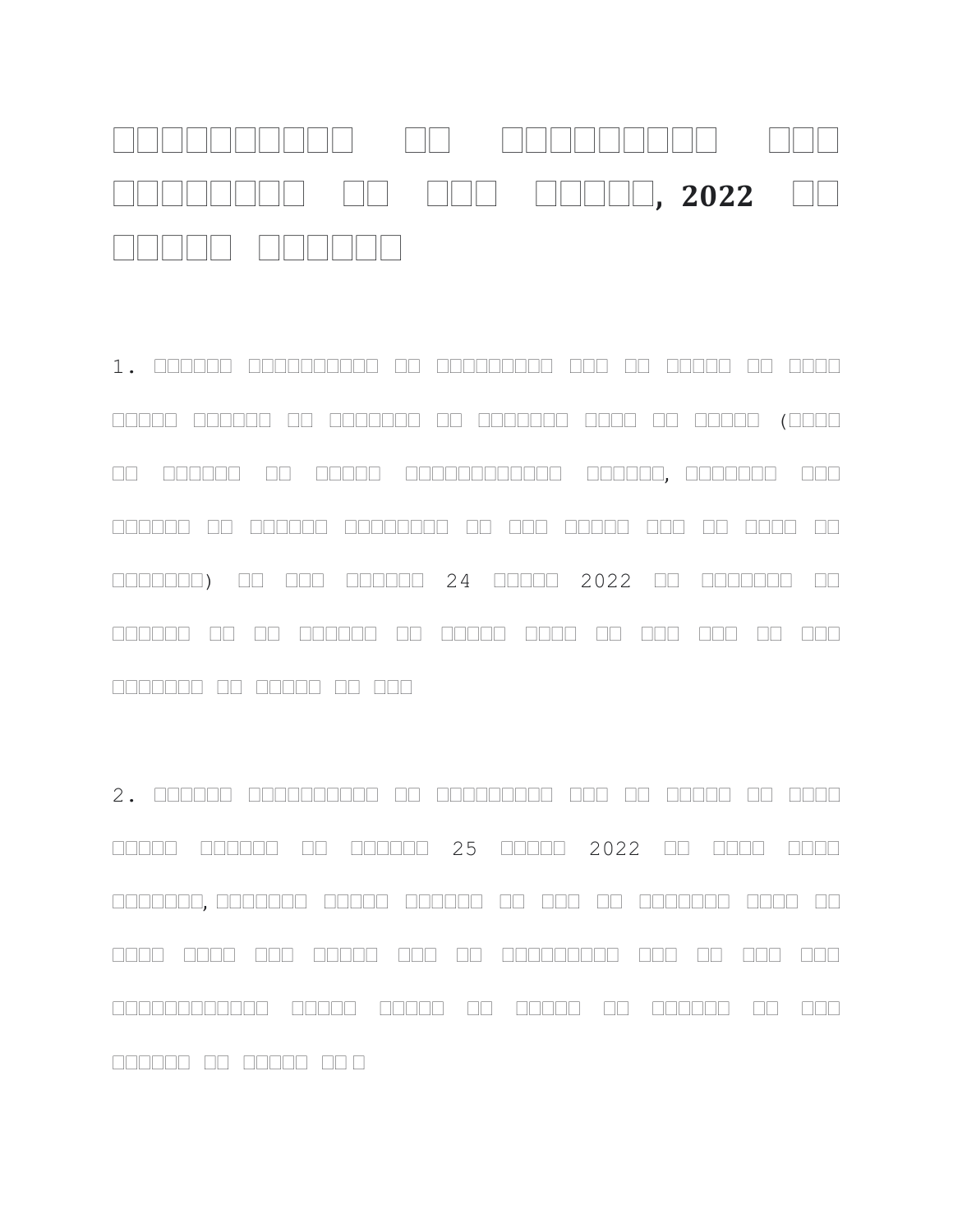3. मममममम मम मममममम, 2021 मम मममम मम ममममम, ममम ममममम मममममममम (मममममम) मम मममम मम ममम मममममम मम ममम 548 मम.मम. मममममममम मम मममम मम ममम मममममम मममममममम ममममम ममम  $(11111)$  is and the proposition of the  $111$   $111$ मम मममम मम मममममममममम (मममम) मममम मम ममम मममम ममम ममममम मममममममम मम मममम 38 ममममम मममम ममममम ममममम मम मममममममममम ममममममम मममममम मममम 61 मममममममम ममममममम मममममम ममम ममममममम मममममम ममम ममम

4. मममममम ममममममम मममम (मममममम) 2021-22 मम ममम, मममममम मम मममममम मम ममममममममममम मम ममम 459 ममममम मममम मम ममम मम मममममम मममम मम मम, ममममम ममम मममममम 30.01.2022 मम मममममम मम मममममम 385.49 ममममम मममम मम ममम ममम मममम मममम मममम ममम ममम ममममम मम मममममम मम मममममम 30.01.2022 मम 58.62 ममममम मममम मममममम मममम ममम मममम ममममम 2022 मममममम 9.26% मम मममममम मममम मम ममम मम मम ममममममम मममममम मम ममम ममममम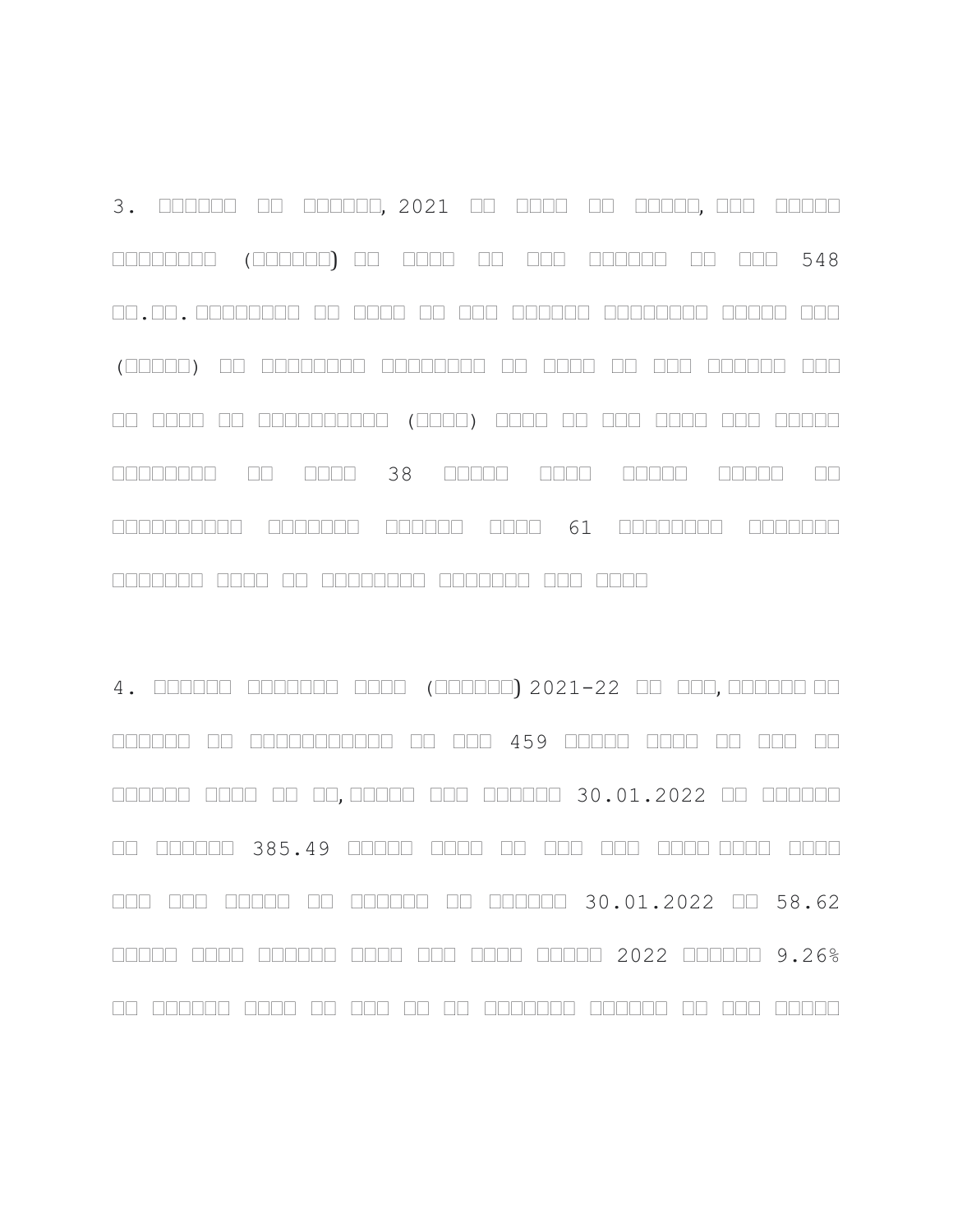मममममम मममममम 30.01.2022 मम मममममम मम मममममम मम 8.64% ममम

5. मममममम मममममम ममममम, 2022 ममम मममम 8.3 ममम मम मममममम ममममममम मममम ममम ममम ममममम मम ममममममम मम ममम मम मममममम 31.01.2022 मम मममममममम 2.0 मम ममम ममम 99.14 ममम ममममममम मममम ममम मम मममम

6. मममममम 30.01.2022 मम मममममम मम मममममम 28.21 ममममम मममममम मममममममम ममम ममममम मम ममम ममममममममम मम ममम ममम ममम मममम मम मम, 1.08 ममममम मम मममम मममममममम मम 'ममम मममम' मममममम मम ममम मममम मममममम ममममममममम मममम मम ममम

7. ममममम, 2022 मम ममममम ममममम ममम मम ममममम ममममममम 2506 मममममम मम, मम ममम मम मममममम (2669 मममममम) मम ममममम ममम 93.9% ममममममम ममममममम ममम मम ममममम मममम मम ममम ममम ममम 2573 मममममम ममममममम मम 97.4% ममम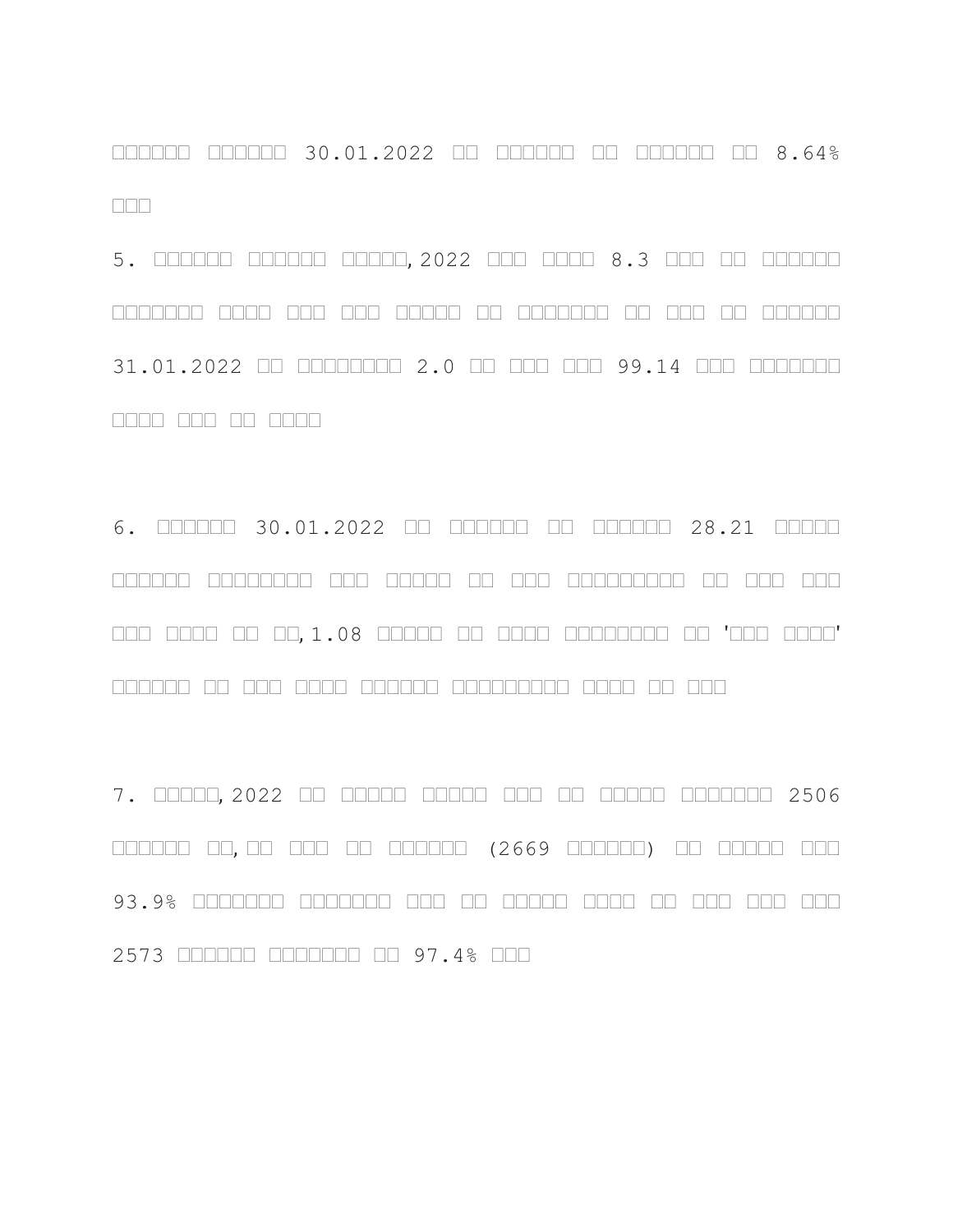8. ममममम, 2022 मम ममममम ममममममममम ममम मम ममममममम 2852 मममममममममम मम, मम ममममम मममम मम ममम ममम मम मममममम (3297 मममममममममम) मम 86.5% ममममममम मम ममममम मममम मम ममम ममम मम ममममममम (2551 मममममममममम) मम 111.8% ममममममम ममममममम ममम

9. ममममम, 2022 मम ममममम ममममम ममम मम मममममम ममममममम मम ममममम 77.89 मममम मम 89.41 मममम ममममम मममम मम ममम मममम मममममम, 2021 ममम ममम ममममम 73.30 मममम ममममम मममम मम ममममम ममम मम ममम ममम ममममम 84.67 मममम ममममम मममम ममम

10. ममममम, 2022 मम ममममम मममममममम ममम मममममम (मममममम) मम मममममम मम ममम ममम ममममम ममम, मममममम मम मममममम मममममम ममम मम मममममम मम ममममम 'मममम ममममम' मममम मम ममममम मममममम मम मममममम मम मम ममममममममम (मममममममम) मम मममम 89.34 ममममम मममम मममम मम मममममम ममम म ममममम मममम 2021-22 मम ममम मममममम मममममम ममम मम ममममम मममममम (मममममममम मम ममम) मम ममममम ममम मममम ममममम/ममममममममम ममममम: ममममम मम 1072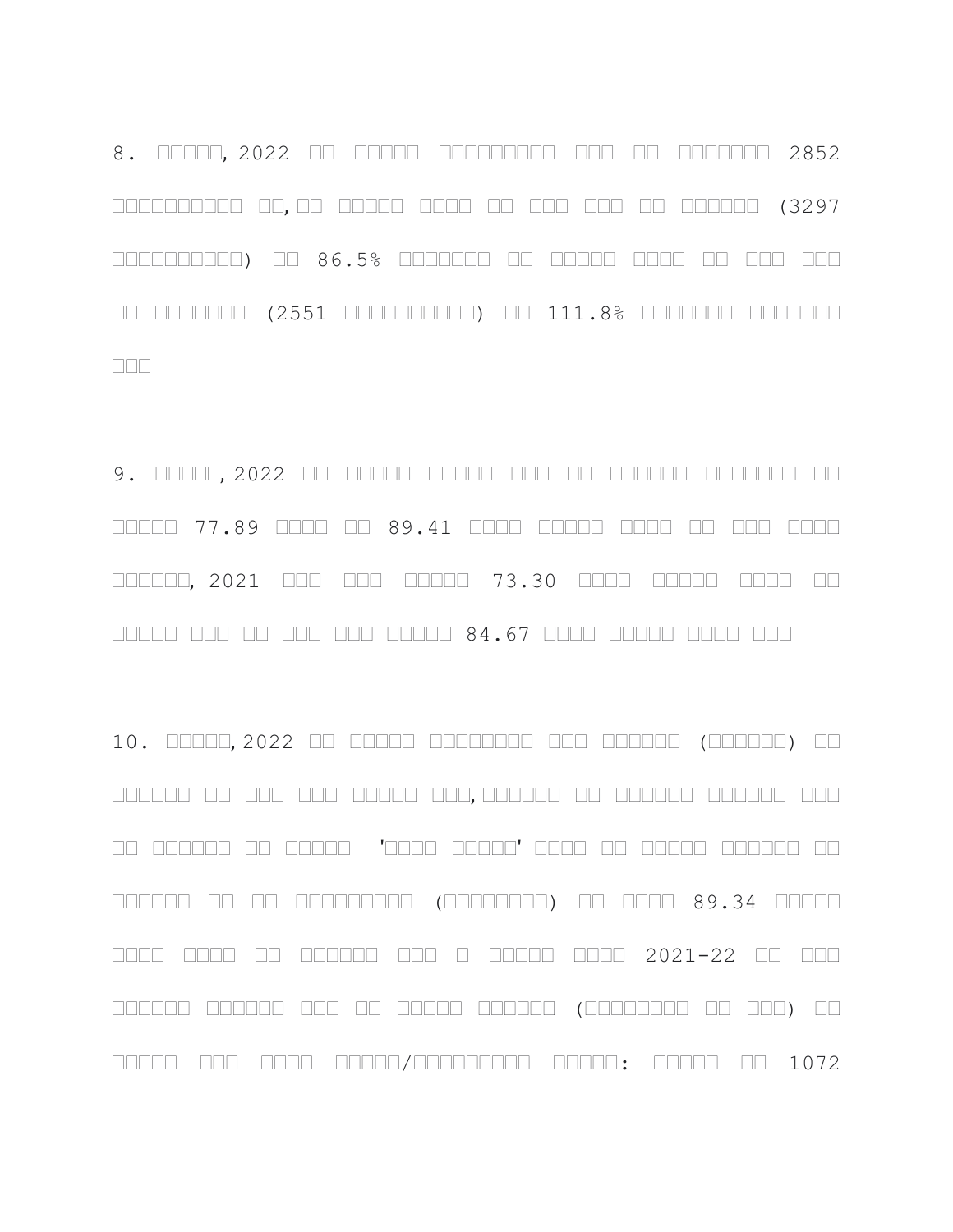ममममम मममम मममम मम मममममम ममम मममममम 1 ममममम, 2022 मम मममममम मम मममममम ममममममममम ममममममम ममममम मममममम (मममममम  $\Box$ मममममम 1 ममममम, 2022 मम मममममम मम मममममम मममममम मममममम ममम मम मममम ममममम ममममम ममम

11. मममममम मममम मम ममममम, 2022 ममम मममममम मम ममम मममम ममम मम ममममम मम ममममममममममममममममममम मम मममममम मममममम 19  $\Box$  22  $\Box$ 

12. मममममम 31.01.2022 मम मममममम मम मममममम ममम 27189 ममममम मममममम मममममममम मम ममममममम मममम मम मममम ममम

13. मममममम 31.12.2021 मम मममममम मम मममममम ममम ममम 3628 मममममम मममममम मममममम, 85.06 ममम मममममम ममममममम (ममममम), 33.79 मममम मममममम ममममममम (ममममममममम) मम 12.88 मममम मममममम ममममममम (मममममममम) मममम ममम मम ममम